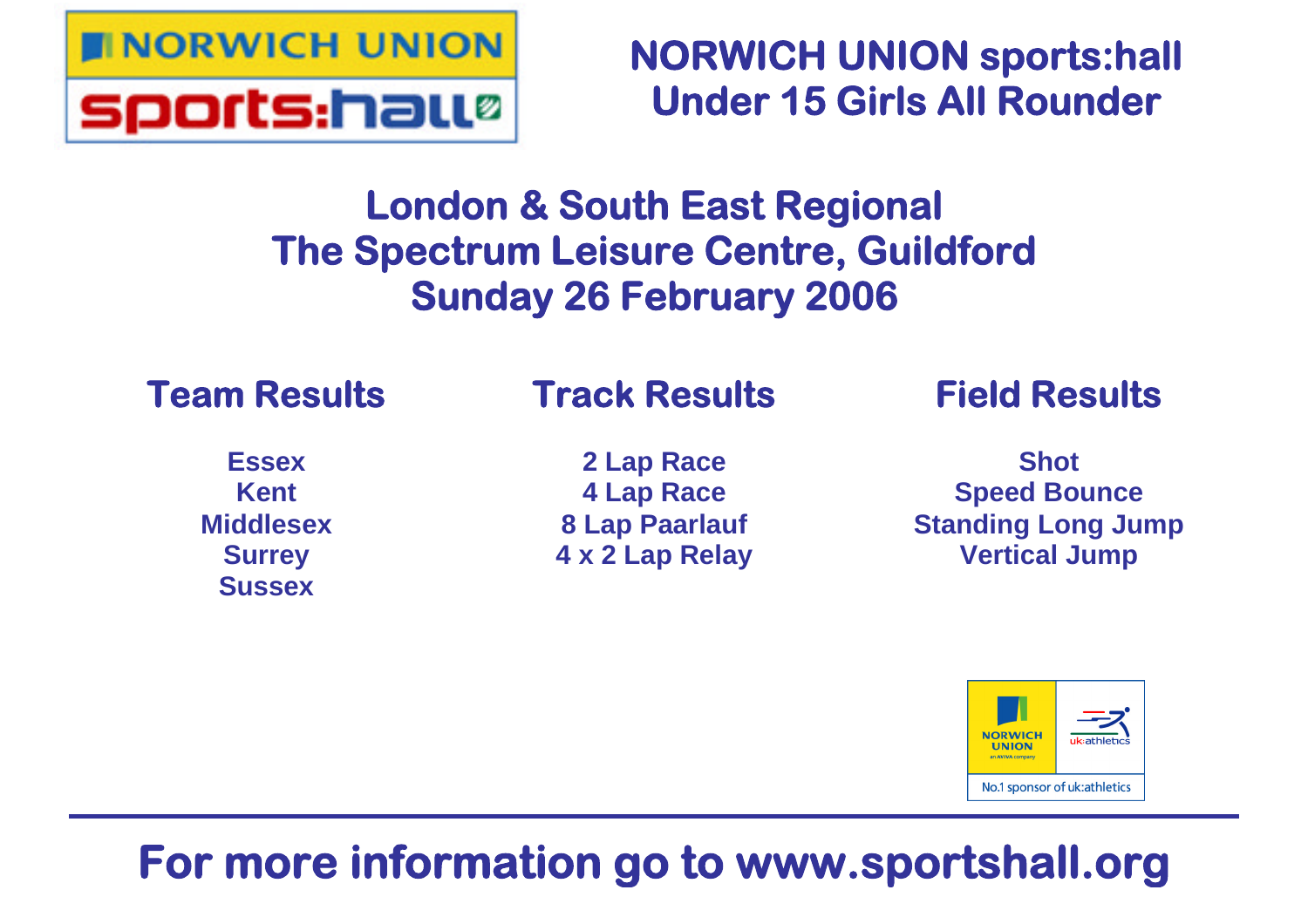### **Competition Results**

| Ranking | Team      | <b>Score</b> | <b>Individual</b> | P8 | 4x2 |
|---------|-----------|--------------|-------------------|----|-----|
|         | Surrey    | 632          | 502               | 70 | 60  |
| 2       | Essex     | 629          | 519               | 40 | 70  |
| 3       | Kent      | 538          | 438               | 50 | 50  |
| 4       | Sussex    | 532          | 432               | 60 | 40  |
| 5       | Middlesex | 458          | 398               | 30 | 30  |

**Competition:**<br>**Date**<br>NUS-London & South East Regional Under 15 Girls The Spectrum Leisure Complex, Guildfoll Feb 2006 The Spectrum Leisure Complex, Guildford6 Feb 2006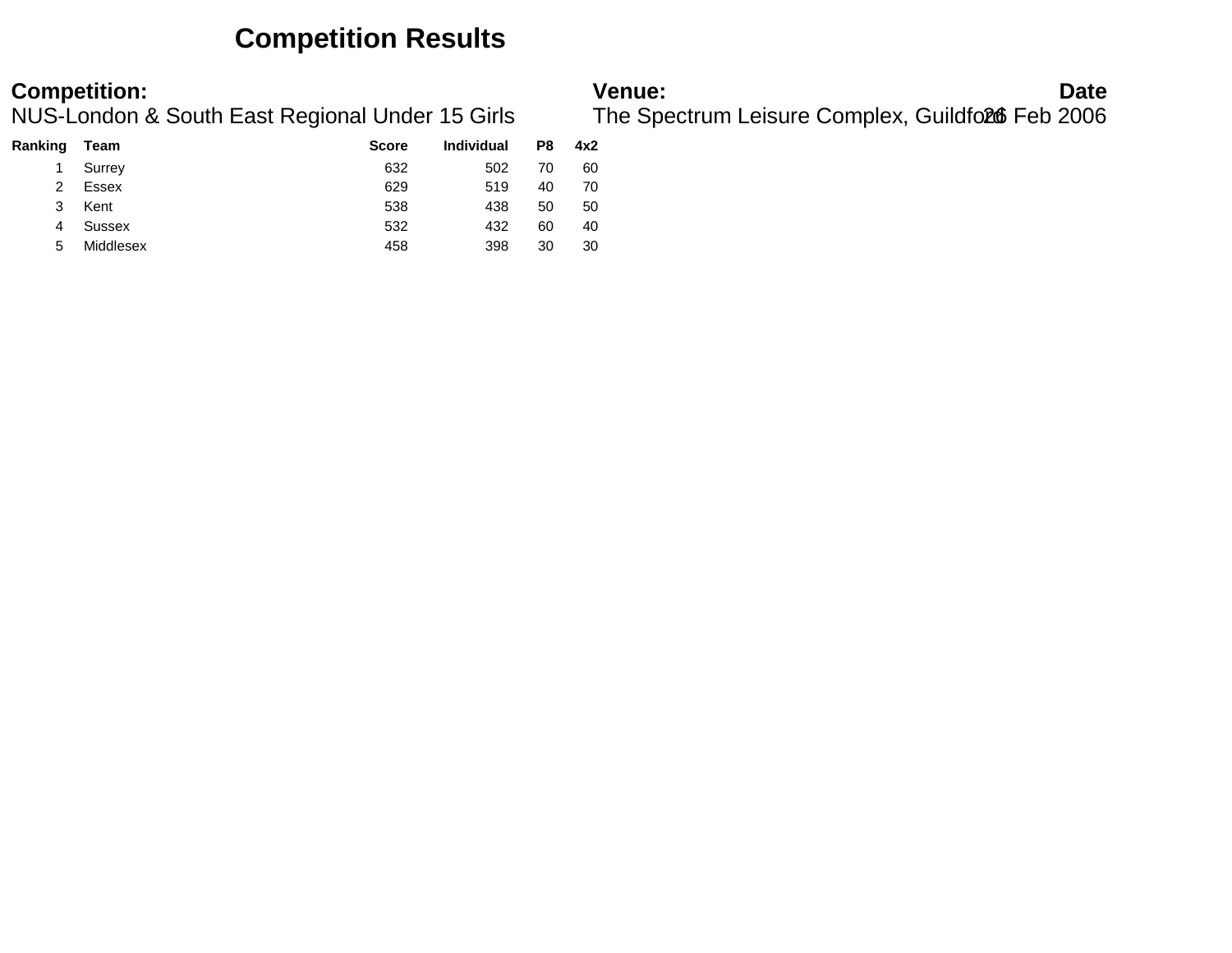### **Athlete Results**

**Competition:**<br>**Date**<br>NUS-London & South East Regional Under 15 Girls The Spectrum Leisure Complex, Guildfoll Feb 2006 The Spectrum Leisure Complex, Guildford6 Feb 2006

| Ranking                 | <b>BibNo Athlete</b>    | <b>Team</b>   | <b>Score</b>     | 2LR | 4LR | s  | SB | <b>SLJ</b> | VJ |  |
|-------------------------|-------------------------|---------------|------------------|-----|-----|----|----|------------|----|--|
|                         | 61 Kitan Eleyae         | Essex         | 143              | 50  |     | 44 |    | 49         |    |  |
| $\overline{\mathbf{c}}$ | 87 Jade Philips         | Surrey        | 137              | 40  |     | 48 |    | 49         |    |  |
| 3                       | 83 Anita Cooper         | Surrey        | 133              | 44  |     | 46 |    | 43         |    |  |
| 4                       | 69 Chantelle Clare      | Kent          | 130              |     | 45  | 40 |    |            | 45 |  |
| $5=$                    | 63 Charlie Atkins       | Essex         | 128              | 42  |     |    | 50 |            | 36 |  |
| $5=$                    | 82 Robyn St. Luce-Boyce | Surrey        | 128              | 47  |     |    | 31 |            | 50 |  |
| $\overline{7}$          | 64 Rochelle Jones       | Essex         | 125              |     | 45  | 34 |    | 46         |    |  |
| 8                       | 65 Alex Lusty           | Essex         | 123              |     | 38  |    | 45 |            | 40 |  |
| 9                       | 89 Amber O'Brian        | Sussex        | 114              | 22  |     | 50 |    |            | 42 |  |
| 10                      | 90 Theresia Gedin       | <b>Sussex</b> | 110              |     | 41  |    | 45 | 24         |    |  |
| 11                      | 75 Nancy Kesa           | Middlesex     | 109              | 30  |     | 42 |    | 37         |    |  |
| 12                      | 68 Hannah Tolhurst      | Kent          | 107              | 35  |     |    | 24 |            | 48 |  |
| $13 =$                  | 62 Esther Tele          | Essex         | 105              | 47  |     | 22 |    |            | 36 |  |
| $13=$                   | 66 Eloise Williamson    | Essex         | 105              |     | 34  |    | 40 | 31         |    |  |
| $15=$                   | 85 Harriet Lester       | Surrey        | 104              |     | 36  |    | 37 |            | 31 |  |
| $15=$                   | 92 Sheri Whiting        | Sussex        | 104              | 35  |     |    | 45 |            | 24 |  |
| $15=$                   | 94 Suzy Fitzmaurice     | Sussex        | 104              |     | 41  | 32 |    | 31         |    |  |
| $18 =$                  | 70 Rachel Hanagan       | Kent          | 102              |     | 30  | 29 |    | 43         |    |  |
| $18 =$                  | 84 Mary Iheke           | Surrey        | 102              |     | 50  | 26 |    |            | 26 |  |
| $18 =$                  | 86 Christine Lowson     | Surrey        | 102              |     | 48  |    | 28 | 26         |    |  |
| 21                      | 93 Natasha Bennett      | Sussex        | 100              | 38  |     |    | 26 |            | 36 |  |
| $22=$                   | 71 Megan Southwart      | Kent          | 99               |     | 28  |    | 31 | 40         |    |  |
| $22 =$                  | 72 Alice Campbell       | Kent          | 99               | 32  |     | 36 |    | 31         |    |  |
| $22 =$                  | 81 Carlenne Skerritt    | Middlesex     | 99               |     | 24  | 38 |    | 37         |    |  |
| $25=$                   | 76 Abigail Oppong       | Middlesex     | 95               | 28  |     |    | 45 | 22         |    |  |
| $25=$                   | 77 Rachel Bello         | Middlesex     | 95               |     | 26  | 24 |    |            | 45 |  |
| 27                      | 91 Becky Woods          | <b>Sussex</b> | 92               |     | 32  | 29 |    | 31         |    |  |
| 28                      | 78 Martha Efekele       | Middlesex     | 86               | 24  |     |    | 34 |            | 28 |  |
| 29                      | 73 Alice Hutt           | Kent          | 85               | 26  |     |    | 37 |            | 22 |  |
| 30                      | 80 Eniola Balogun       | Middlesex     | 75               |     | 22  |    | 22 |            | 31 |  |
| $31 =$                  | 74 Victoria Bradford    | Kent          | 0                |     |     |    |    |            |    |  |
| $31 =$                  | 88 Asha Ford-Scille     | Surrey        | $\boldsymbol{0}$ |     |     |    |    |            |    |  |
| $31 =$                  | 95 Anya Caister         | Sussex        | $\mathbf 0$      |     |     |    |    |            |    |  |
|                         |                         |               |                  |     |     |    |    |            |    |  |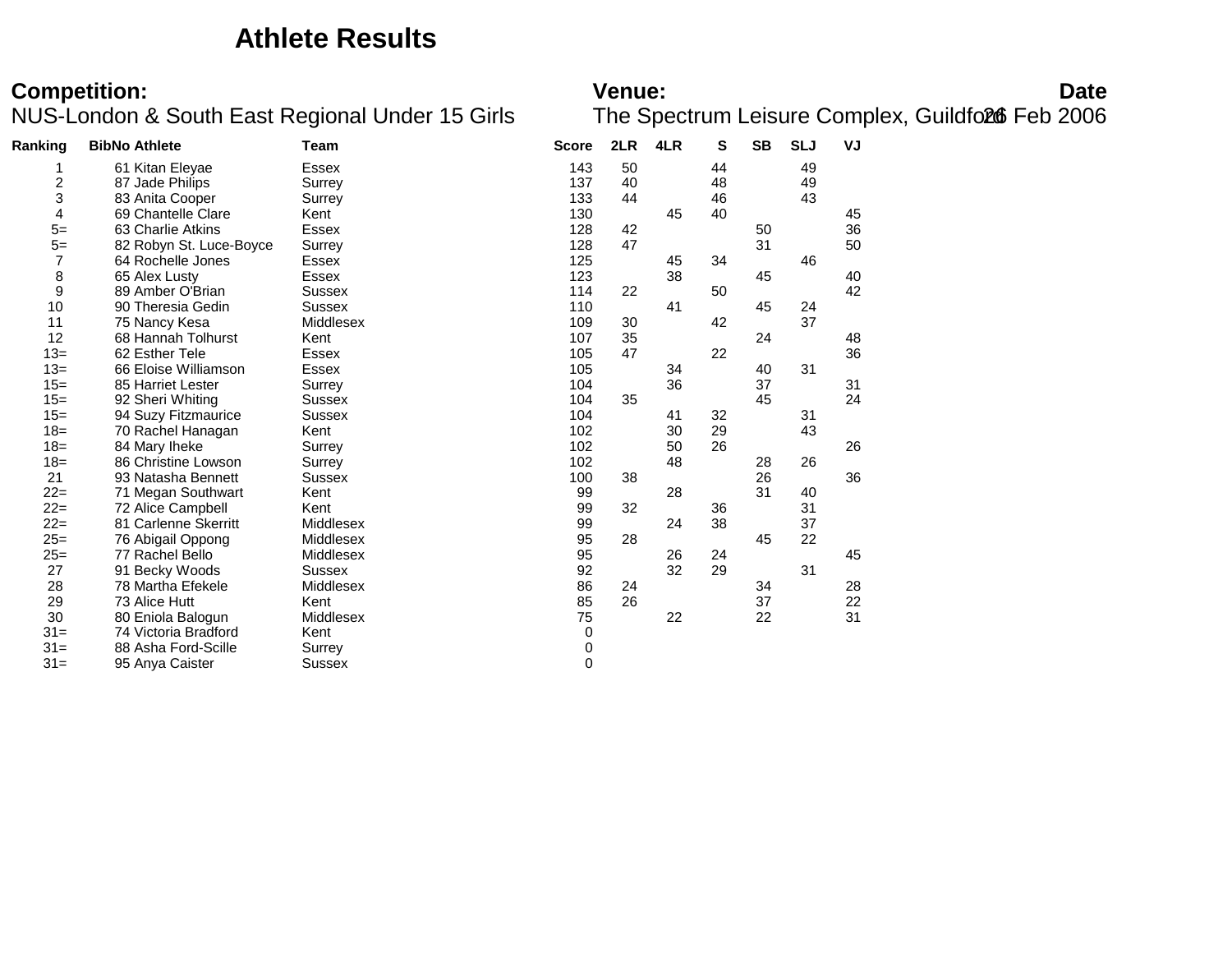## **Team Results Essex (orange)**

|         | <b>Competition:</b> | NUS-London & South East Regional Under 15 Girls |              |            |                |     | <b>Venue:</b>     |                   |       |      | The Spectrum Leisure Complex, Guildfol 6 Feb 2006 | <b>Date</b>   |
|---------|---------------------|-------------------------------------------------|--------------|------------|----------------|-----|-------------------|-------------------|-------|------|---------------------------------------------------|---------------|
| Ranking | Team                |                                                 | <b>Score</b> | Individual | P <sub>8</sub> | 4x2 |                   |                   |       |      |                                                   |               |
|         | Surrey              |                                                 | 632          | 502        | 70             | 60  |                   |                   |       |      |                                                   |               |
| 2       | Essex               |                                                 | 629          | 519        | 40             | 70  |                   |                   |       |      |                                                   |               |
| 3       | Kent                |                                                 | 538          | 438        | 50             | 50  |                   |                   |       |      |                                                   |               |
| 4       | <b>Sussex</b>       |                                                 | 532          | 432        | 60             | 40  |                   |                   |       |      |                                                   |               |
| 5       | Middlesex           |                                                 | 458          | 398        | 30             | 30  |                   |                   |       |      |                                                   |               |
|         | <b>Comp No Name</b> |                                                 | <b>Event</b> |            | Perf1          |     | Perf <sub>2</sub> | Perf <sub>3</sub> | Perf4 |      | <b>Best Ranking</b>                               | <b>Points</b> |
|         | 61                  | Kitan Eleyae                                    | 2LR          |            | 25.2           |     |                   |                   |       | 25.2 |                                                   | 50            |
|         | 61                  | Kitan Eleyae                                    | S            |            | 7.54           |     | 8.28              | 8.14              |       | 8.28 | 4                                                 | 44            |
|         | 61                  | Kitan Eleyae                                    | <b>SLJ</b>   |            | 2.43           |     | 2.48              | 2.49              |       | 2.49 | $1 =$                                             | 49            |
|         | 62                  | <b>Esther Tele</b>                              | 2LR          |            | 25.9           |     |                   |                   |       | 25.9 | $2=$                                              | 47            |
|         | 62                  | <b>Esther Tele</b>                              | S            |            | 6.27           |     | 6.01              | 6.29              |       | 6.29 | 15                                                | 22            |
|         | 62                  | <b>Esther Tele</b>                              | VJ           |            | 46             |     | 53                | 51                |       | 53   | $7=$                                              | 36            |
|         | 63                  | <b>Charlie Atkins</b>                           | 2LR          |            | 26.3           |     |                   |                   |       | 26.3 | 5                                                 | 42            |
|         | 63                  | <b>Charlie Atkins</b>                           | <b>SB</b>    |            | 87             |     |                   |                   |       | 87   |                                                   | 50            |
|         | 63                  | <b>Charlie Atkins</b>                           | VJ           |            | 53             |     | 53                | 52                |       | 53   | $7 =$                                             | 36            |
|         | 64                  | Rochelle Jones                                  | 4LR          |            | 57.2           |     |                   |                   |       | 57.2 | $3=$                                              | 45            |
|         | 64                  | Rochelle Jones                                  | S            |            | 7.33           |     | 6.75              | 6.95              |       | 7.33 | 9                                                 | 34            |
|         | 64                  | Rochelle Jones                                  | <b>SLJ</b>   |            | 2.46           |     | 2.37              | 2.36              |       | 2.46 | 3                                                 | 46            |
|         | 65                  | Alex Lusty                                      | 4LR          |            | 57.7           |     |                   |                   |       | 57.7 | $\overline{7}$                                    | 38            |
|         | 65                  | <b>Alex Lusty</b>                               | <b>SB</b>    |            | 82             |     |                   |                   |       | 82   | $2=$                                              | 45            |
|         | 65                  | Alex Lusty                                      | VJ           |            | 52             |     | 55                | 51                |       | 55   | 6                                                 | 40            |
|         | 66                  | Eloise Williamson                               | 4LR          |            | 58.7           |     |                   |                   |       | 58.7 | 9                                                 | 34            |
|         | 66                  | Eloise Williamson                               | <b>SB</b>    |            | 80             |     |                   |                   |       | 80   | 6                                                 | 40            |
|         | 66                  | Eloise Williamson                               | <b>SLJ</b>   |            | 2.02           |     | 2.02              | 2.14              |       | 2.14 | $9=$                                              | 31            |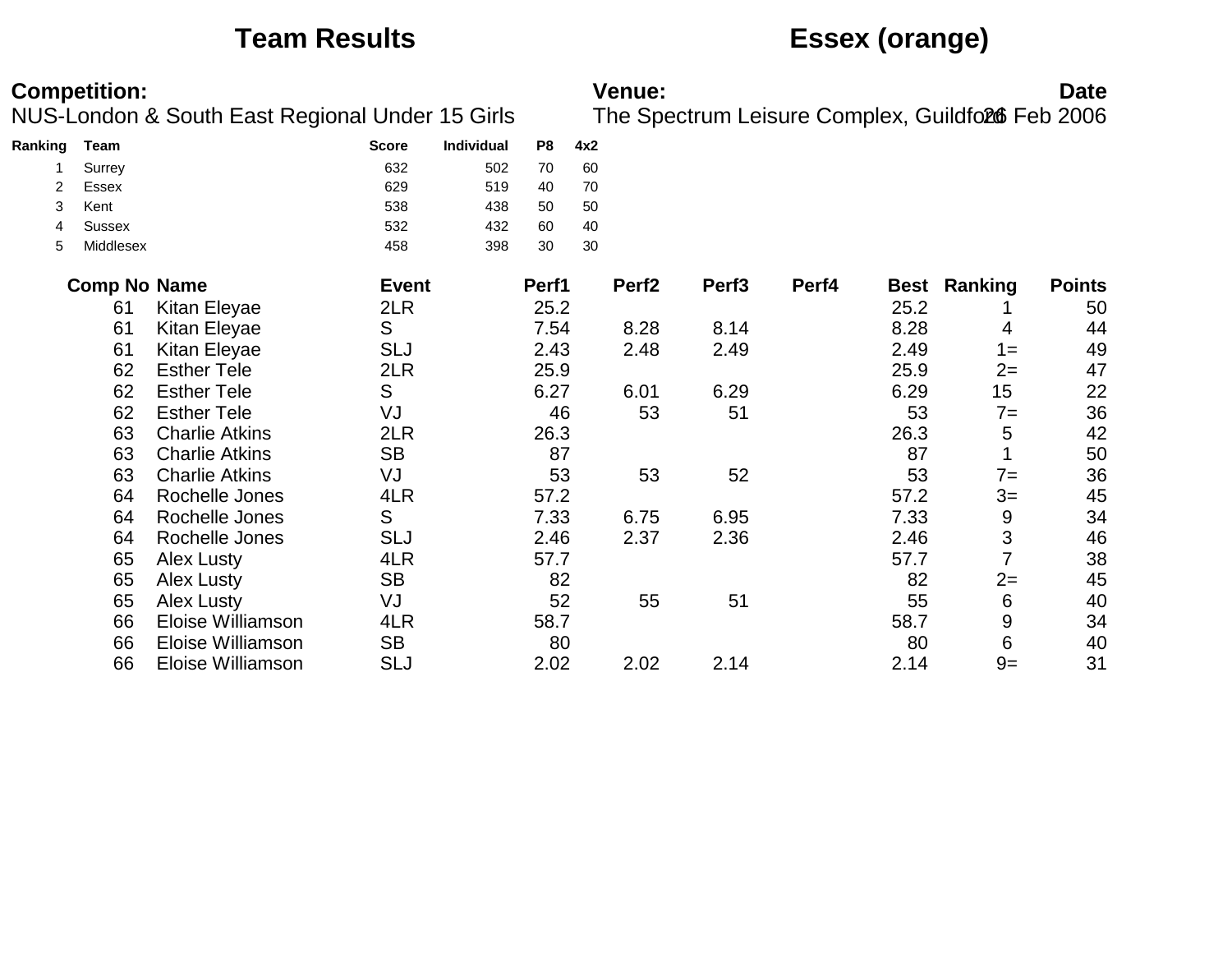## **Team Results Kent (navy)**

|         | <b>Competition:</b> | NUS-London & South East Regional Under 15 Girls |              |            |                |     | <b>Venue:</b>     |                   |       |      | The Spectrum Leisure Complex, Guildfo26 Feb 2006 | <b>Date</b>   |
|---------|---------------------|-------------------------------------------------|--------------|------------|----------------|-----|-------------------|-------------------|-------|------|--------------------------------------------------|---------------|
| Ranking | Team                |                                                 | <b>Score</b> | Individual | P <sub>8</sub> | 4x2 |                   |                   |       |      |                                                  |               |
|         | Surrey              |                                                 | 632          | 502        | 70             | 60  |                   |                   |       |      |                                                  |               |
| 2       | <b>Essex</b>        |                                                 | 629          | 519        | 40             | 70  |                   |                   |       |      |                                                  |               |
| 3       | Kent                |                                                 | 538          | 438        | 50             | 50  |                   |                   |       |      |                                                  |               |
| 4       | <b>Sussex</b>       |                                                 | 532          | 432        | 60             | 40  |                   |                   |       |      |                                                  |               |
| 5       | Middlesex           |                                                 | 458          | 398        | 30             | 30  |                   |                   |       |      |                                                  |               |
|         | <b>Comp No Name</b> |                                                 | <b>Event</b> |            | Perf1          |     | Perf <sub>2</sub> | Perf <sub>3</sub> | Perf4 |      | <b>Best Ranking</b>                              | <b>Points</b> |
|         | 68                  | <b>Hannah Tolhurst</b>                          | 2LR          |            | 27.0           |     |                   |                   |       | 27.0 | $8=$                                             | 35            |
|         | 68                  | <b>Hannah Tolhurst</b>                          | <b>SB</b>    |            | 71             |     |                   |                   |       | 71   | 14                                               | 24            |
|         | 68                  | <b>Hannah Tolhurst</b>                          | VJ           |            | 62             |     | 62                | 59                |       | 62   | $\overline{2}$                                   | 48            |
|         | 69                  | <b>Chantelle Clare</b>                          | 4LR          |            | 57.2           |     |                   |                   |       | 57.2 | $3=$                                             | 45            |
|         | 69                  | <b>Chantelle Clare</b>                          | S            |            | 7.53           |     | 8.03              | 7.98              |       | 8.03 | 6                                                | 40            |
|         | 69                  | <b>Chantelle Clare</b>                          | VJ           |            | 56             |     | 58                | 56                |       | 58   | $3=$                                             | 45            |
|         | 70                  | Rachel Hanagan                                  | 4LR          |            | 59.4           |     |                   |                   |       | 59.4 | 11                                               | 30            |
|         | 70                  | Rachel Hanagan                                  | S            |            | 5.93           |     | 6.95              | 6.64              |       | 6.95 | $11 =$                                           | 29            |
|         | 70                  | Rachel Hanagan                                  | <b>SLJ</b>   |            | 2.18           |     | 1.96              | 2.06              |       | 2.18 | $4=$                                             | 43            |
|         | 71                  | <b>Megan Southwart</b>                          | 4LR          |            | 59.9           |     |                   |                   |       | 59.9 | 12                                               | 28            |
|         | 71                  | <b>Megan Southwart</b>                          | <b>SB</b>    |            | 76             |     |                   |                   |       | 76   | $10=$                                            | 31            |
|         | 71                  | <b>Megan Southwart</b>                          | <b>SLJ</b>   |            | 2.16           |     | 2.14              | 2.14              |       | 2.16 | 6                                                | 40            |
|         | 72                  | <b>Alice Campbell</b>                           | 2LR          |            | 27.2           |     |                   |                   |       | 27.2 | 10                                               | 32            |
|         | 72                  | <b>Alice Campbell</b>                           | S            |            | 7.39           |     | 7.00              | 6.13              |       | 7.39 | 8                                                | 36            |
|         | 72                  | Alice Campbell                                  | <b>SLJ</b>   |            | 2.14           |     | 2.12              | 2.10              |       | 2.14 | $9=$                                             | 31            |
|         | 73                  | <b>Alice Hutt</b>                               | 2LR          |            | 28.3           |     |                   |                   |       | 28.3 | 13                                               | 26            |
|         | 73                  | <b>Alice Hutt</b>                               | <b>SB</b>    |            | 79             |     |                   |                   |       | 79   | $7=$                                             | 37            |
|         | 73                  | <b>Alice Hutt</b>                               | VJ           |            | 43             |     | 43                | 43                |       | 43   | 15                                               | 22            |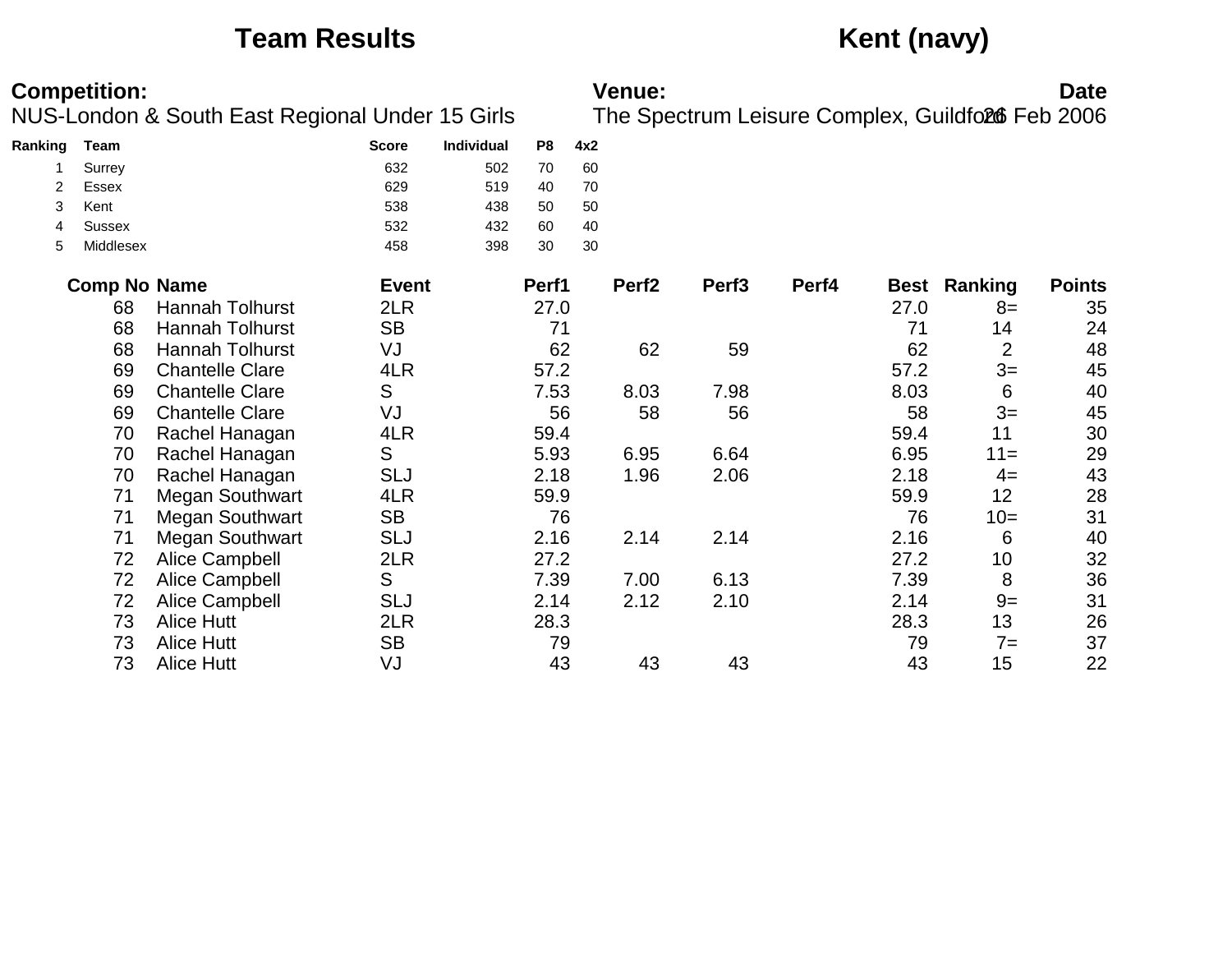## **Team Results Middlesex (red)**

|         | <b>Competition:</b> | NUS-London & South East Regional Under 15 Girls |              |            |        |     | <b>Venue:</b>     |                   |       |        | The Spectrum Leisure Complex, Guildfol 6 Feb 2006 | <b>Date</b>   |
|---------|---------------------|-------------------------------------------------|--------------|------------|--------|-----|-------------------|-------------------|-------|--------|---------------------------------------------------|---------------|
| Ranking | Team                |                                                 | <b>Score</b> | Individual | P8     | 4x2 |                   |                   |       |        |                                                   |               |
|         | Surrey              |                                                 | 632          | 502        | 70     | 60  |                   |                   |       |        |                                                   |               |
| 2       | Essex               |                                                 | 629          | 519        | 40     | 70  |                   |                   |       |        |                                                   |               |
| 3       | Kent                |                                                 | 538          | 438        | 50     | 50  |                   |                   |       |        |                                                   |               |
| 4       | <b>Sussex</b>       |                                                 | 532          | 432        | 60     | 40  |                   |                   |       |        |                                                   |               |
| 5       | Middlesex           |                                                 | 458          | 398        | 30     | 30  |                   |                   |       |        |                                                   |               |
|         | <b>Comp No Name</b> |                                                 | <b>Event</b> |            | Perf1  |     | Perf <sub>2</sub> | Perf <sub>3</sub> | Perf4 | Best   | Ranking                                           | <b>Points</b> |
|         | 75                  | Nancy Kesa                                      | 2LR          |            | 27.7   |     |                   |                   |       | 27.7   | 11                                                | 30            |
|         | 75                  | Nancy Kesa                                      | S            |            | 7.69   |     | 8.12              | 7.81              |       | 8.12   | 5                                                 | 42            |
|         | 75                  | Nancy Kesa                                      | <b>SLJ</b>   |            | 2.08   |     | 2.10              | 2.15              |       | 2.15   | $7 =$                                             | 37            |
|         | 76                  | Abigail Oppong                                  | 2LR          |            | 28.2   |     |                   |                   |       | 28.2   | 12                                                | 28            |
|         | 76                  | Abigail Oppong                                  | <b>SB</b>    |            | 82     |     |                   |                   |       | 82     | $2=$                                              | 45            |
|         | 76                  | Abigail Oppong                                  | <b>SLJ</b>   |            | 1.75   |     | 1.72              | 1.76              |       | 1.76   | 15                                                | 22            |
|         | 77                  | <b>Rachel Bello</b>                             | 4LR          |            | 1:00.9 |     |                   |                   |       | 1:00.9 | 13                                                | 26            |
|         | 77                  | <b>Rachel Bello</b>                             | S            |            | 6.60   |     | 6.11              | 6.28              |       | 6.60   | 14                                                | 24            |
|         | 77                  | <b>Rachel Bello</b>                             | VJ           |            | 58     |     | 57                | 54                |       | 58     | $3=$                                              | 45            |
|         | 78                  | Martha Efekele                                  | 2LR          |            | 28.9   |     |                   |                   |       | 28.9   | 14                                                | 24            |
|         | 78                  | Martha Efekele                                  | <b>SB</b>    |            | 78     |     |                   |                   |       | 78     | 9                                                 | 34            |
|         | 78                  | Martha Efekele                                  | VJ           |            | 50     |     | 51                | 51                |       | 51     | 12                                                | 28            |
|         | 80                  | Eniola Balogun                                  | 4LR          |            | 1:05.3 |     |                   |                   |       | 1:05.3 | 15                                                | 22            |
|         | 80                  | Eniola Balogun                                  | <b>SB</b>    |            | 66     |     |                   |                   |       | 66     | 15                                                | 22            |
|         | 80                  | Eniola Balogun                                  | VJ           |            | 49     |     | 52                | 44                |       | 52     | $10=$                                             | 31            |
|         | 81                  | <b>Carlenne Skerritt</b>                        | 4LR          |            | 1:01.3 |     |                   |                   |       | 1:01.3 | 14                                                | 24            |
|         | 81                  | <b>Carlenne Skerritt</b>                        | S            |            | 0.00   |     | 7.44              | 7.66              |       | 7.66   | $\overline{7}$                                    | 38            |
|         | 81                  | <b>Carlenne Skerritt</b>                        | <b>SLJ</b>   |            | 2.12   |     | 2.15              | 2.13              |       | 2.15   | $7 =$                                             | 37            |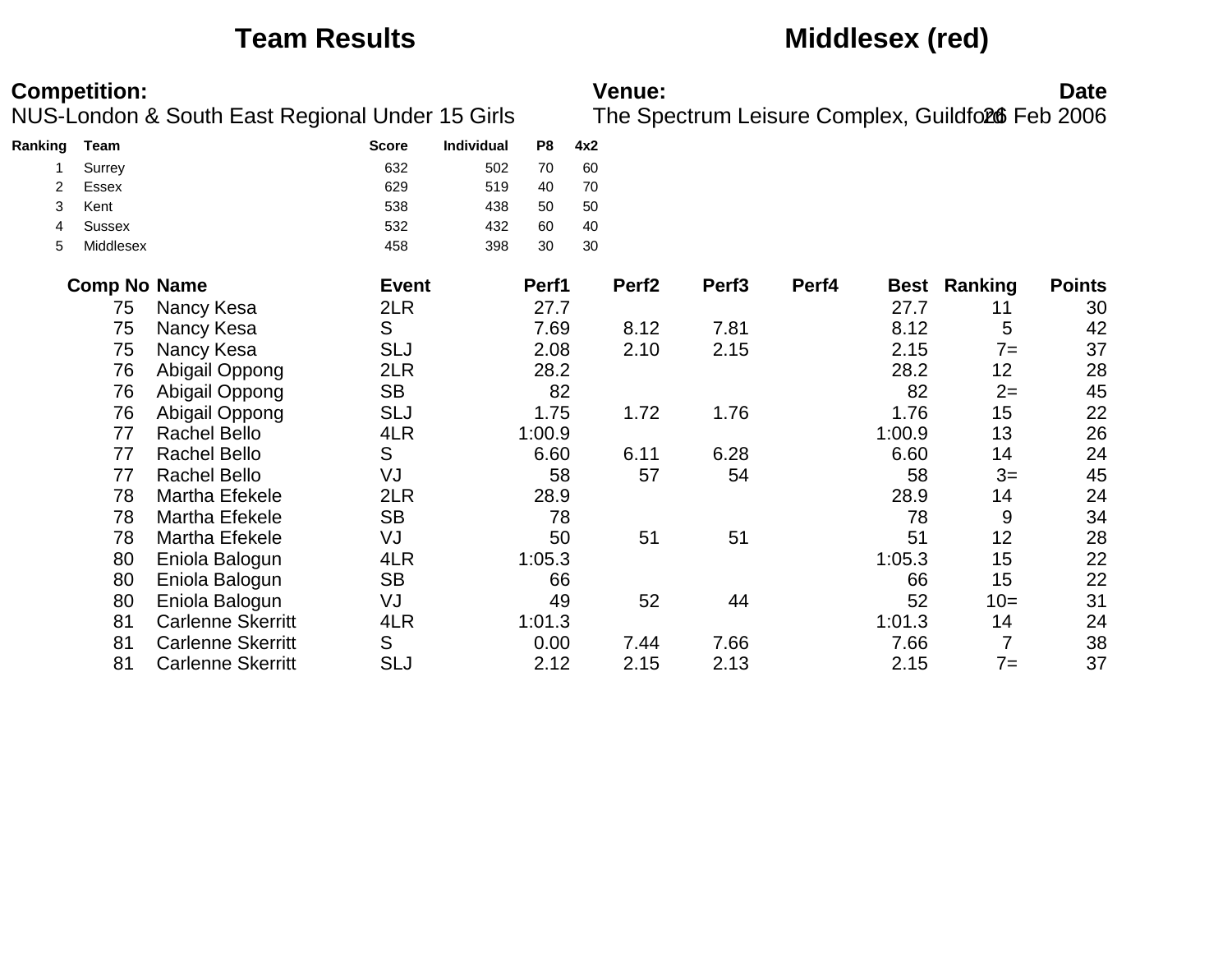## **Team Results Surrey (green)**

|         | <b>Competition:</b> | NUS-London & South East Regional Under 15 Girls |              |                   |       |     | Venue:            |                   |       |      | The Spectrum Leisure Complex, Guildfo26 Feb 2006 | <b>Date</b>   |
|---------|---------------------|-------------------------------------------------|--------------|-------------------|-------|-----|-------------------|-------------------|-------|------|--------------------------------------------------|---------------|
| Ranking | Team                |                                                 | <b>Score</b> | <b>Individual</b> | P8    | 4x2 |                   |                   |       |      |                                                  |               |
| 1       | Surrey              |                                                 | 632          | 502               | 70    | 60  |                   |                   |       |      |                                                  |               |
| 2       | Essex               |                                                 | 629          | 519               | 40    | 70  |                   |                   |       |      |                                                  |               |
| 3       | Kent                |                                                 | 538          | 438               | 50    | 50  |                   |                   |       |      |                                                  |               |
| 4       | <b>Sussex</b>       |                                                 | 532          | 432               | 60    | 40  |                   |                   |       |      |                                                  |               |
| 5       | Middlesex           |                                                 | 458          | 398               | 30    | 30  |                   |                   |       |      |                                                  |               |
|         | <b>Comp No Name</b> |                                                 | <b>Event</b> |                   | Perf1 |     | Perf <sub>2</sub> | Perf <sub>3</sub> | Perf4 |      | <b>Best Ranking</b>                              | <b>Points</b> |
|         | 82                  | Robyn St. Luce-Boyce                            | 2LR          |                   | 25.9  |     |                   |                   |       | 25.9 | $2=$                                             | 47            |
|         | 82                  | Robyn St. Luce-Boyce                            | <b>SB</b>    |                   | 76    |     |                   |                   |       | 76   | $10=$                                            | 31            |
|         | 82                  | Robyn St. Luce-Boyce                            | VJ           |                   | 68    |     | 69                | 69                |       | 69   |                                                  | 50            |
|         | 83                  | Anita Cooper                                    | 2LR          |                   | 26.1  |     |                   |                   |       | 26.1 | 4                                                | 44            |
|         | 83                  | Anita Cooper                                    | S            |                   | 8.40  |     | 7.55              | 7.43              |       | 8.40 | 3                                                | 46            |
|         | 83                  | Anita Cooper                                    | <b>SLJ</b>   |                   | 2.15  |     | 2.18              | 2.15              |       | 2.18 | $4=$                                             | 43            |
|         | 84                  | Mary Iheke                                      | 4LR          |                   | 55.6  |     |                   |                   |       | 55.6 |                                                  | 50            |
|         | 84                  | Mary Iheke                                      | S            |                   | 0.00  |     | 6.63              | 6.39              |       | 6.63 | 13                                               | 26            |
|         | 84                  | Mary Iheke                                      | VJ           |                   | 0     |     | 50                | 0                 |       | 50   | 13                                               | 26            |
|         | 85                  | <b>Harriet Lester</b>                           | 4LR          |                   | 58.2  |     |                   |                   |       | 58.2 | 8                                                | 36            |
|         | 85                  | <b>Harriet Lester</b>                           | <b>SB</b>    |                   | 79    |     |                   |                   |       | 79   | $7=$                                             | 37            |
|         | 85                  | <b>Harriet Lester</b>                           | VJ           |                   | 50    |     | 52                | 49                |       | 52   | $10=$                                            | 31            |
|         | 86                  | <b>Christine Lowson</b>                         | 4LR          |                   | 56.6  |     |                   |                   |       | 56.6 | $\overline{2}$                                   | 48            |
|         | 86                  | <b>Christine Lowson</b>                         | <b>SB</b>    |                   | 75    |     |                   |                   |       | 75   | 12                                               | 28            |
|         | 86                  | <b>Christine Lowson</b>                         | <b>SLJ</b>   |                   | 2.04  |     | 2.11              | 2.06              |       | 2.11 | 13                                               | 26            |
|         | 87                  | <b>Jade Philips</b>                             | 2LR          |                   | 26.4  |     |                   |                   |       | 26.4 | 6                                                | 40            |
|         | 87                  | <b>Jade Philips</b>                             | S            |                   | 9.63  |     | 9.85              | 9.45              |       | 9.85 | $\overline{2}$                                   | 48            |
|         | 87                  | <b>Jade Philips</b>                             | <b>SLJ</b>   |                   | 2.45  |     | 2.49              | 2.48              |       | 2.49 | $1 =$                                            | 49            |
|         | 88                  | Asha Ford-Scille                                | VJ           |                   | 53    |     | 49                | 0                 |       | 53   |                                                  |               |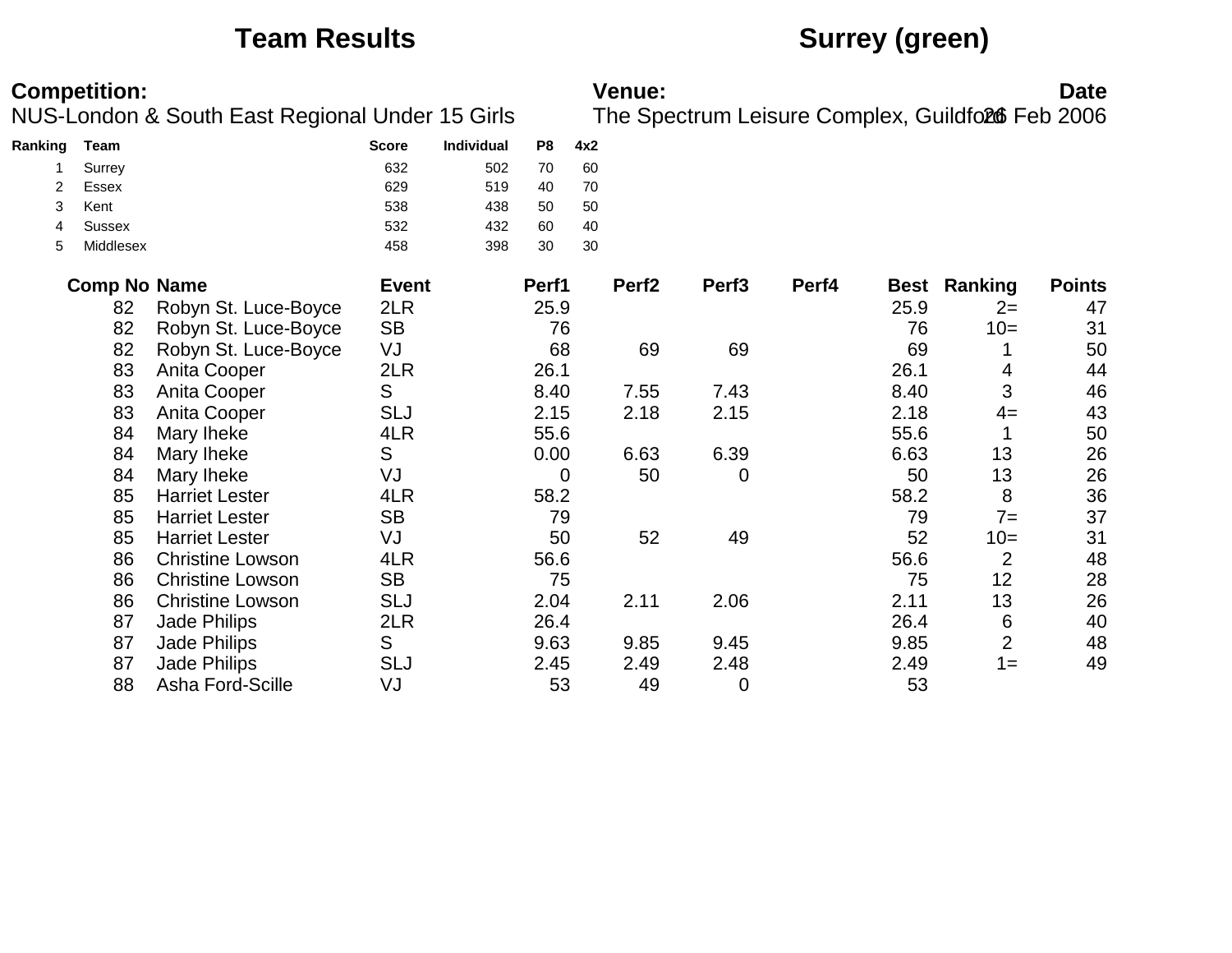## **Team Results Sussex (royal)**

|         | <b>Competition:</b> | NUS-London & South East Regional Under 15 Girls |              |            |                |     | <b>Venue:</b>     |                   |       |       | The Spectrum Leisure Complex, Guildfol Feb 2006 | <b>Date</b>   |
|---------|---------------------|-------------------------------------------------|--------------|------------|----------------|-----|-------------------|-------------------|-------|-------|-------------------------------------------------|---------------|
| Ranking | Team                |                                                 | <b>Score</b> | Individual | P <sub>8</sub> | 4x2 |                   |                   |       |       |                                                 |               |
| 1       | Surrey              |                                                 | 632          | 502        | 70             | 60  |                   |                   |       |       |                                                 |               |
| 2       | <b>Essex</b>        |                                                 | 629          | 519        | 40             | 70  |                   |                   |       |       |                                                 |               |
| 3       | Kent                |                                                 | 538          | 438        | 50             | 50  |                   |                   |       |       |                                                 |               |
| 4       | <b>Sussex</b>       |                                                 | 532          | 432        | 60             | 40  |                   |                   |       |       |                                                 |               |
| 5       | Middlesex           |                                                 | 458          | 398        | 30             | 30  |                   |                   |       |       |                                                 |               |
|         | <b>Comp No Name</b> |                                                 | <b>Event</b> |            | Perf1          |     | Perf <sub>2</sub> | Perf <sub>3</sub> | Perf4 |       | <b>Best Ranking</b>                             | <b>Points</b> |
|         | 89                  | Amber O'Brian                                   | 2LR          |            | 29.2           |     |                   |                   |       | 29.2  | 15                                              | 22            |
|         | 89                  | Amber O'Brian                                   | S            |            | 10.52          |     | 10.35             | 10.28             |       | 10.52 |                                                 | 50            |
|         | 89                  | Amber O'Brian                                   | VJ           |            | 56             |     | 55                | 56                |       | 56    | 5                                               | 42            |
|         | 90                  | <b>Theresia Gedin</b>                           | 4LR          |            | 57.4           |     |                   |                   |       | 57.4  | $5=$                                            | 41            |
|         | 90                  | <b>Theresia Gedin</b>                           | <b>SB</b>    |            | 82             |     |                   |                   |       | 82    | $2=$                                            | 45            |
|         | 90                  | <b>Theresia Gedin</b>                           | <b>SLJ</b>   |            | 1.95           |     | 1.89              | 1.89              |       | 1.95  | 14                                              | 24            |
|         | 91                  | <b>Becky Woods</b>                              | 4LR          |            | 58.9           |     |                   |                   |       | 58.9  | 10                                              | 32            |
|         | 91                  | <b>Becky Woods</b>                              | S            |            | 6.43           |     | 6.03              | 6.95              |       | 6.95  | $11 =$                                          | 29            |
|         | 91                  | <b>Becky Woods</b>                              | <b>SLJ</b>   |            | 2.02           |     | 2.14              | 2.13              |       | 2.14  | $9=$                                            | 31            |
|         | 92                  | <b>Sheri Whiting</b>                            | 2LR          |            | 27.0           |     |                   |                   |       | 27.0  | $8=$                                            | 35            |
|         | 92                  | <b>Sheri Whiting</b>                            | <b>SB</b>    |            | 82             |     |                   |                   |       | 82    | $2=$                                            | 45            |
|         | 92                  | <b>Sheri Whiting</b>                            | VJ           |            | 48             |     | 48                | 49                |       | 49    | 14                                              | 24            |
|         | 93                  | Natasha Bennett                                 | 2LR          |            | 26.9           |     |                   |                   |       | 26.9  | $\overline{7}$                                  | 38            |
|         | 93                  | Natasha Bennett                                 | <b>SB</b>    |            | 74             |     |                   |                   |       | 74    | 13                                              | 26            |
|         | 93                  | Natasha Bennett                                 | VJ           |            | 47             |     | 52                | 53                |       | 53    | $7 =$                                           | 36            |
|         | 94                  | <b>Suzy Fitzmaurice</b>                         | 4LR          |            | 57.4           |     |                   |                   |       | 57.4  | $5=$                                            | 41            |
|         | 94                  | <b>Suzy Fitzmaurice</b>                         | S            |            | 7.25           |     | 7.11              | 7.19              |       | 7.25  | 10                                              | 32            |
|         | 94                  | <b>Suzy Fitzmaurice</b>                         | <b>SLJ</b>   |            | 2.14           |     | 2.11              | 2.10              |       | 2.14  | $9=$                                            | 31            |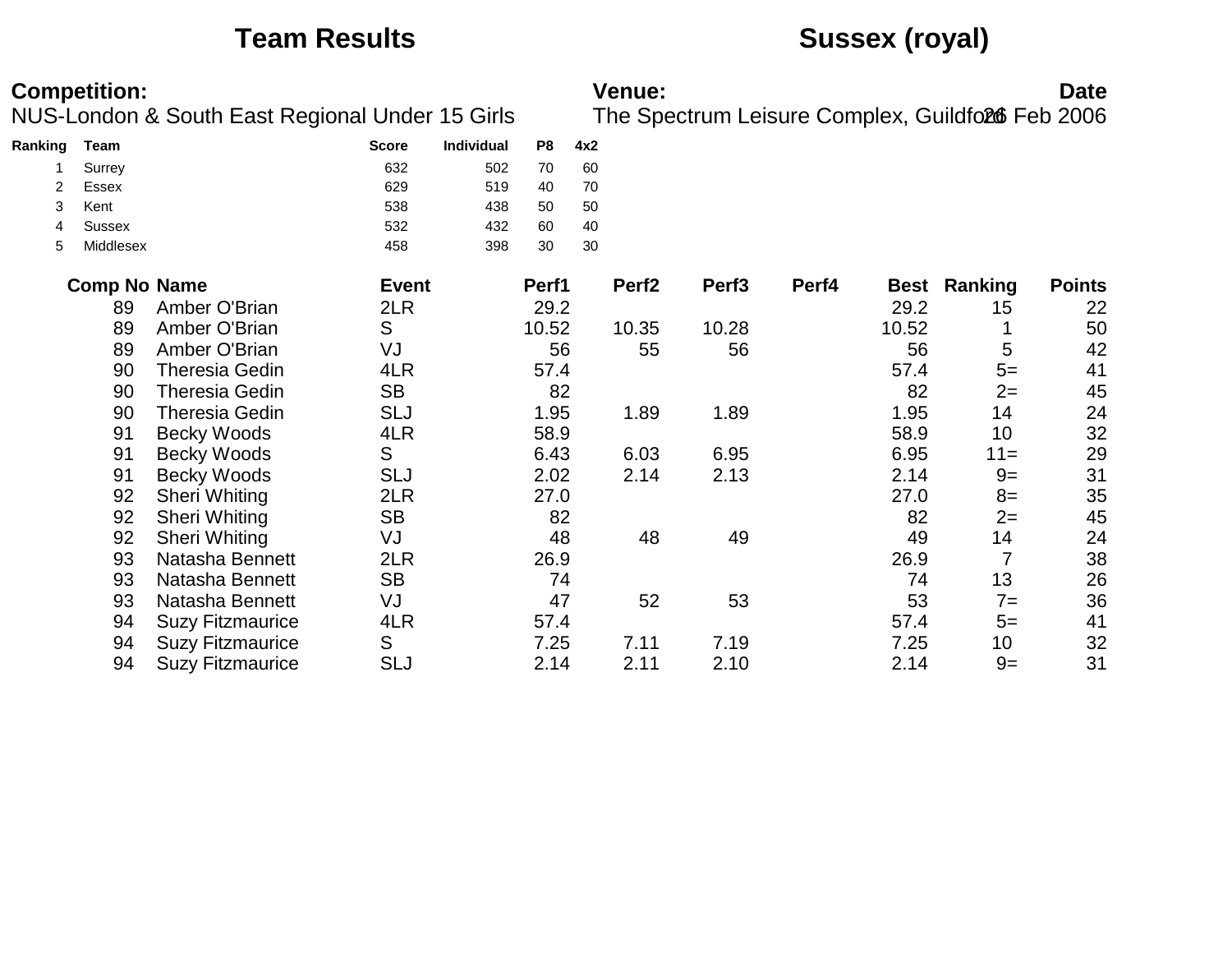### **Results Sheet 2 Lap Race**

# **Competition:**<br>**Date**<br>NUS-London & South East Regional Under 15 Girls The Spectrum Leisure Complex, Guildfoll Feb 2006

| <b>Ranking Team</b> |               | <b>Colour</b> |     | <b>BibNo Name</b>       | <b>Best</b> | <b>Points</b> |
|---------------------|---------------|---------------|-----|-------------------------|-------------|---------------|
|                     | Essex         | orange        |     | 61 Kitan Eleyae         | 25.2        | 50            |
|                     | $2 =$ Essex   | orange        |     | 62 Esther Tele          | 25.9        | 47            |
| $2 =$               | Surrey        | green         |     | 82 Robyn St. Luce-Boyce | 25.9        | 47            |
| 4                   | Surrey        | green         |     | 83 Anita Cooper         | 26.1        | 44            |
| 5                   | Essex         | orange        |     | 63 Charlie Atkins       | 26.3        | 42            |
| 6                   | Surrey        | green         | 87  | Jade Philips            | 26.4        | 40            |
|                     | <b>Sussex</b> | royal         |     | 93 Natasha Bennett      | 26.9        | 38            |
| $8=$                | Kent          | navy          |     | 68 Hannah Tolhurst      | 27.0        | 35            |
| $8=$                | Sussex        | royal         |     | 92 Sheri Whiting        | 27.0        | 35            |
| 10                  | Kent          | navy          |     | 72 Alice Campbell       | 27.2        | 32            |
| 11                  | Middlesex     | red           |     | 75 Nancy Kesa           | 27.7        | 30            |
| 12                  | Middlesex     | red           |     | 76 Abigail Oppong       | 28.2        | 28            |
| 13                  | Kent          | navy          |     | 73 Alice Hutt           | 28.3        | 26            |
| 14                  | Middlesex     | red           |     | 78 Martha Efekele       | 28.9        | 24            |
| 15                  | Sussex        | royal         | 89. | Amber O'Brian           | 29.2        | 22            |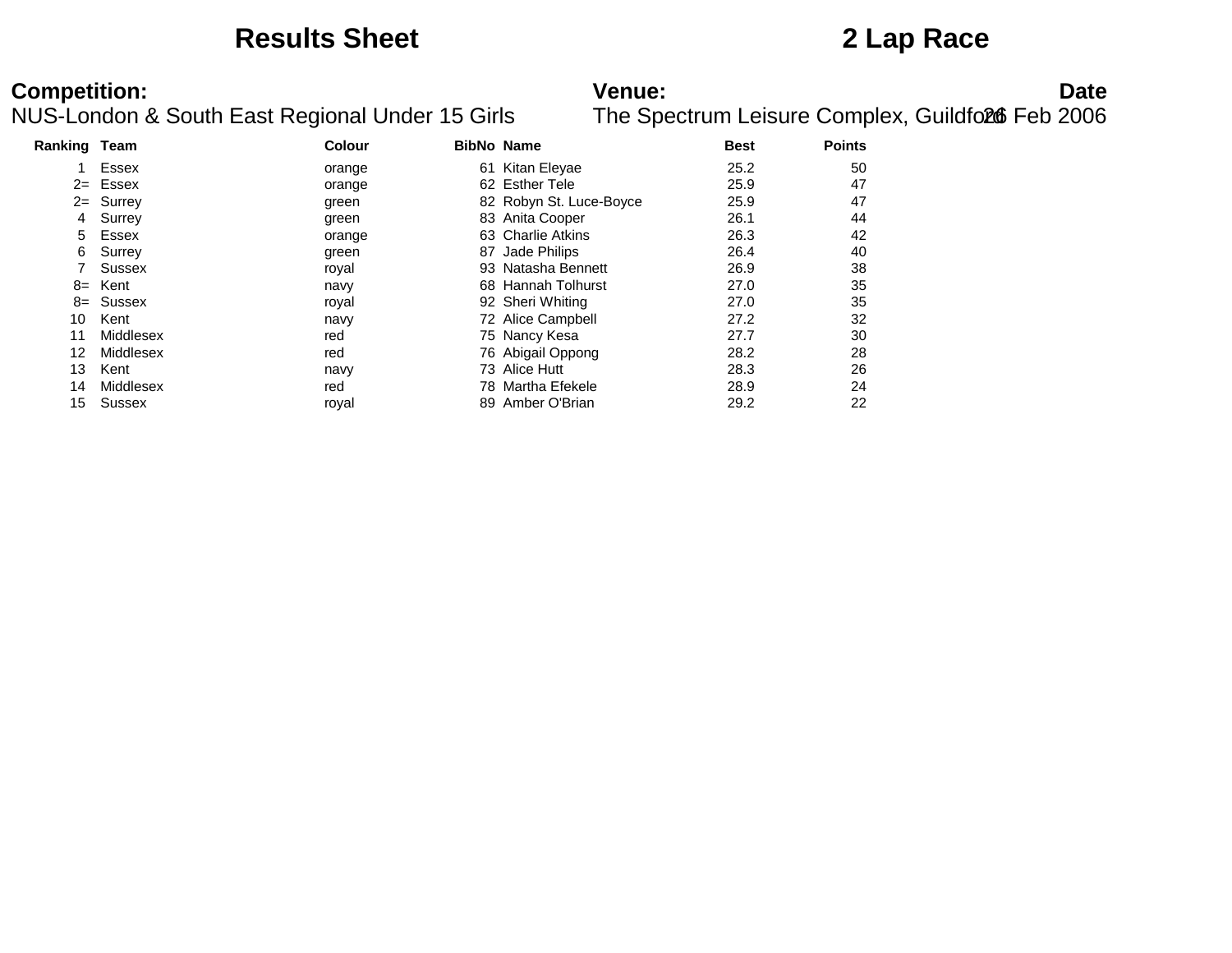### **Results Sheet 4 Lap Race**

# **Competition:**<br>**Date**<br>NUS-London & South East Regional Under 15 Girls The Spectrum Leisure Complex, Guildfoll Feb 2006

| <b>Ranking Team</b> |              | <b>Colour</b> | <b>BibNo Name</b> |                          | <b>Best</b> | <b>Points</b> |
|---------------------|--------------|---------------|-------------------|--------------------------|-------------|---------------|
|                     | Surrey       | green         |                   | 84 Mary Iheke            | 55.6        | 50            |
| $2^{\circ}$         | Surrey       | green         |                   | 86 Christine Lowson      | 56.6        | 48            |
| $3=$                | Essex        | orange        |                   | 64 Rochelle Jones        | 57.2        | 45            |
| $3=$                | Kent         | navy          |                   | 69 Chantelle Clare       | 57.2        | 45            |
|                     | $5 =$ Sussex | royal         |                   | 90 Theresia Gedin        | 57.4        | 41            |
|                     | $5 =$ Sussex | royal         |                   | 94 Suzy Fitzmaurice      | 57.4        | 41            |
|                     | Essex        | orange        |                   | 65 Alex Lusty            | 57.7        | 38            |
| 8                   | Surrey       | green         |                   | 85 Harriet Lester        | 58.2        | 36            |
| 9                   | Essex        | orange        |                   | 66 Eloise Williamson     | 58.7        | 34            |
| 10                  | Sussex       | royal         |                   | 91 Becky Woods           | 58.9        | 32            |
| 11                  | Kent         | navy          |                   | 70 Rachel Hanagan        | 59.4        | 30            |
| 12                  | Kent         | navy          |                   | 71 Megan Southwart       | 59.9        | 28            |
| 13                  | Middlesex    | red           |                   | 77 Rachel Bello          | 1:00.9      | 26            |
| 14                  | Middlesex    | red           | 81                | <b>Carlenne Skerritt</b> | 1:01.3      | 24            |
| 15                  | Middlesex    | red           |                   | 80 Eniola Balogun        | 1:05.3      | 22            |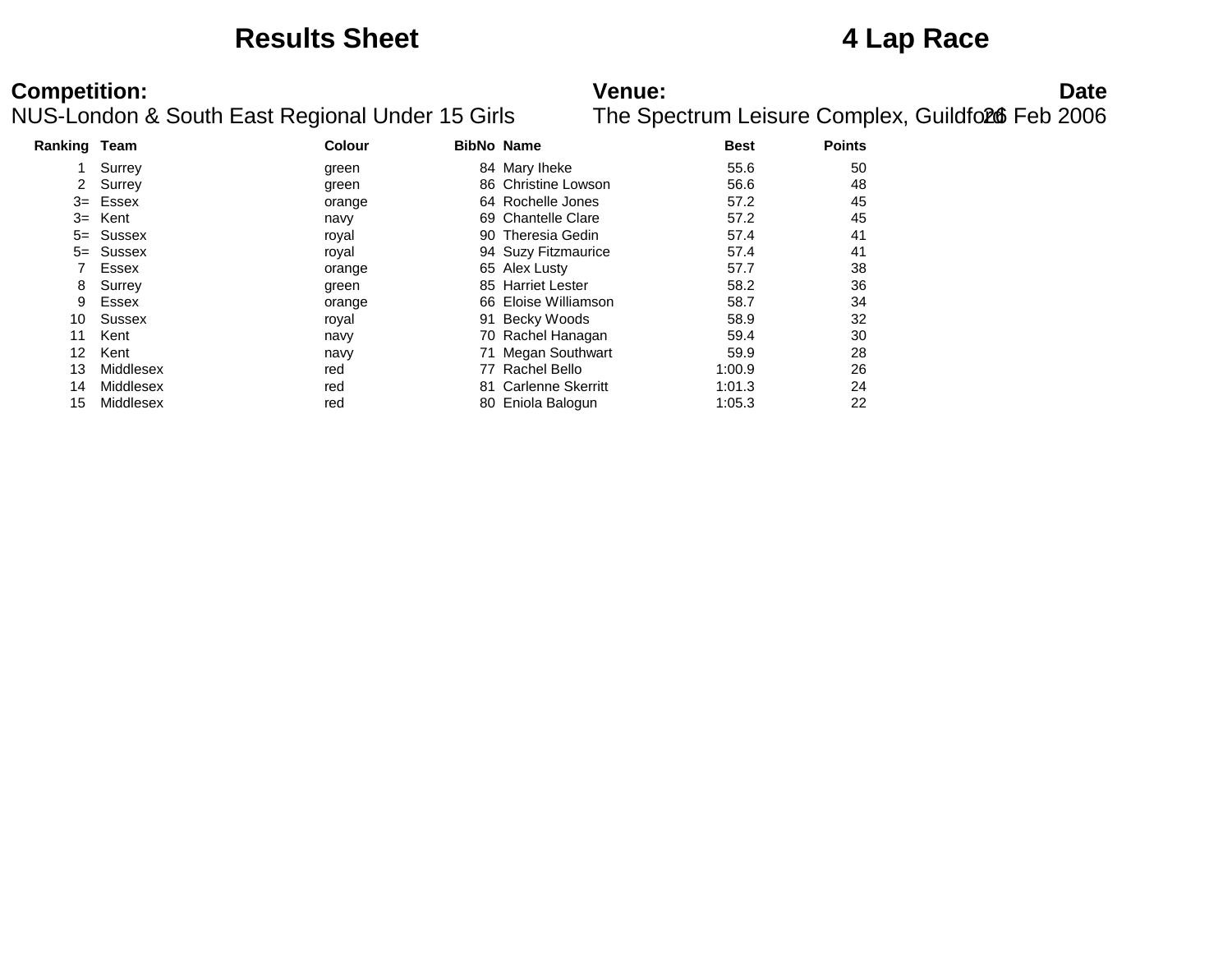### **Event Official Results Sheet 8 Lap Paarlauf**

# **Competition:**<br>**Date**<br>NUS-London & South East Regional Under 15 Girls The Spectrum Leisure Complex, Guildfoll Feb 2006

| Ranking |    | Code Team | Colour | Heat   | Final | <b>Performance</b> | <b>Points</b> |
|---------|----|-----------|--------|--------|-------|--------------------|---------------|
|         | 04 | Surrey    | green  | 1:51.1 | 0.0   | 1:51.1             | 70            |
|         | 05 | Sussex    | royal  | 1:54.5 | 0.0   | 1:54.5             | 60            |
|         | 02 | Kent      | navy   | 1:54.9 | 0.0   | 1:54.9             | 50            |
| 4       | 01 | Essex     | orange | 1:57.7 | 0.0   | 1:57.7             | 40            |
| 5       | 03 | Middlesex | red    | 2:07.9 | 0.0   | 2:07.9             | 30            |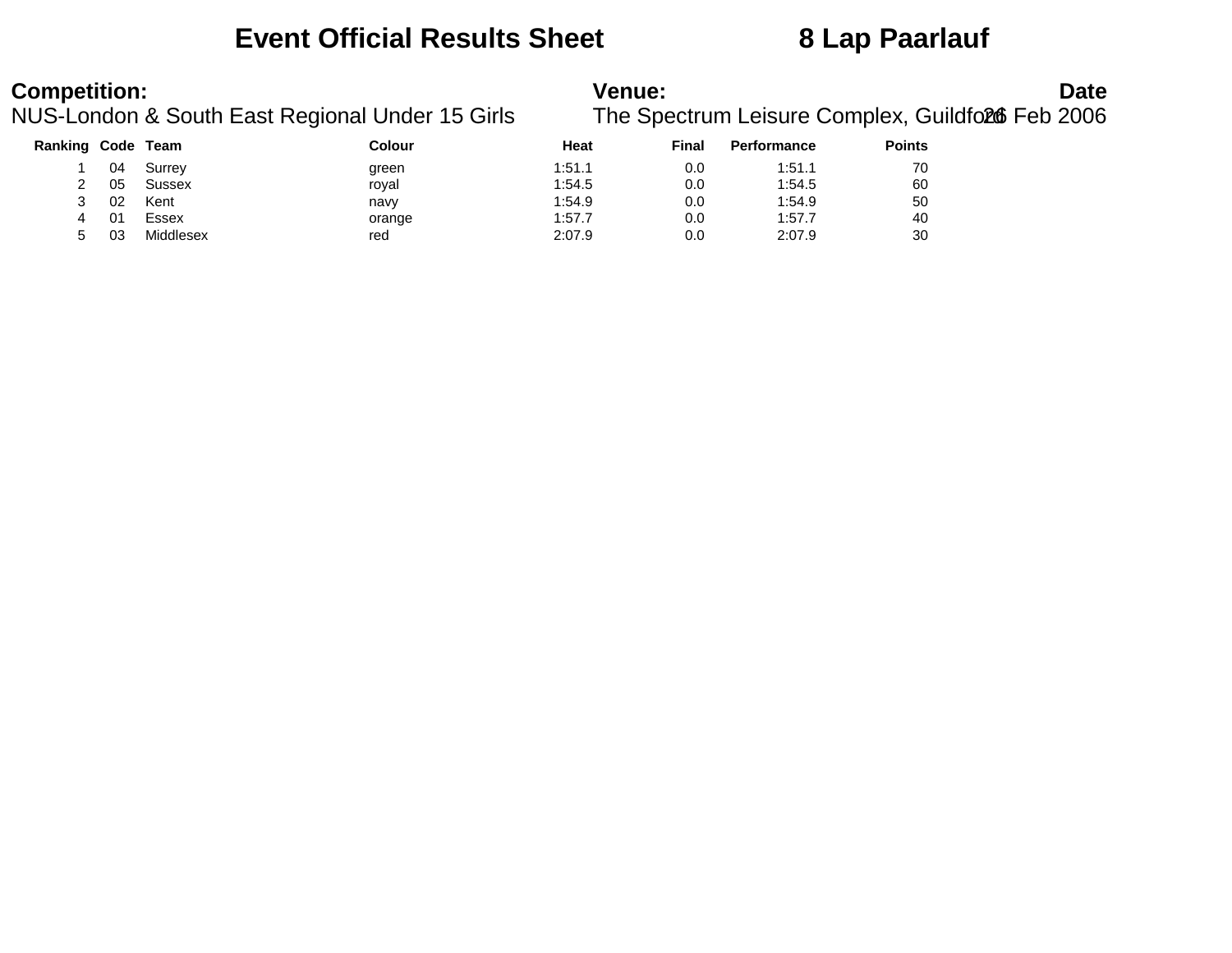### **Event Official Results Sheet 4 x 2 Lap Relay**

# **Competition:**<br>**Date**<br>NUS-London & South East Regional Under 15 Girls The Spectrum Leisure Complex, Guildfoll Feb 2006

| <b>Ranking Code</b> |    | Team      | Colour | Heat   | Final | <b>Performance</b> | <b>Points</b> |
|---------------------|----|-----------|--------|--------|-------|--------------------|---------------|
|                     | 01 | Essex     | orange | 1:42.9 | 0.0   | 1:42.9             | 70            |
| 2                   | 04 | Surrey    | green  | 1:44.9 | 0.0   | 1:44.9             | 60            |
|                     | 02 | Kent      | navy   | 1:45.9 | 0.0   | 1:45.9             | 50            |
|                     | 05 | Sussex    | royal  | 1:46.4 | 0.0   | 1:46.4             | 40            |
|                     | 03 | Middlesex | red    | 1:54.0 | 0.0   | 1:54.0             | 30            |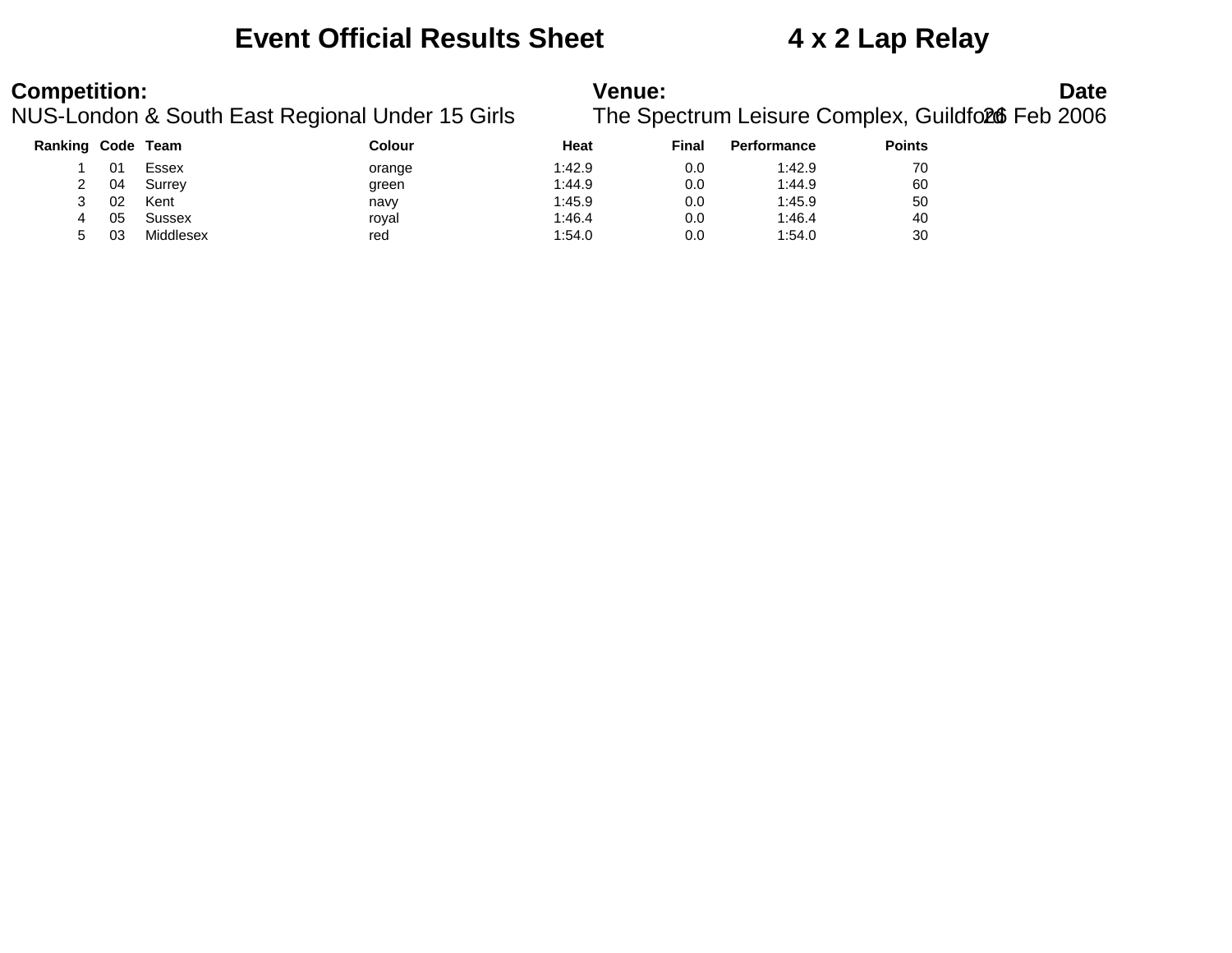### **Results Sheet Shot**

# **Competition:**<br>**Date**<br>NUS-London & South East Regional Under 15 Girls The Spectrum Leisure Complex, Guildfoll Feb 2006

| Ranking Team |               | <b>Colour</b> | <b>BibNo Name</b> |                      | <b>Best</b> | <b>Points</b> |
|--------------|---------------|---------------|-------------------|----------------------|-------------|---------------|
|              | <b>Sussex</b> | royal         |                   | 89 Amber O'Brian     | 10.52       | 50            |
|              | Surrey        | green         | 87                | Jade Philips         | 9.85        | 48            |
| 3            | Surrey        | green         |                   | 83 Anita Cooper      | 8.40        | 46            |
| 4            | Essex         | orange        |                   | 61 Kitan Eleyae      | 8.28        | 44            |
| 5            | Middlesex     | red           |                   | 75 Nancy Kesa        | 8.12        | 42            |
| 6            | Kent          | navy          |                   | 69 Chantelle Clare   | 8.03        | 40            |
|              | Middlesex     | red           |                   | 81 Carlenne Skerritt | 7.66        | 38            |
| 8            | Kent          | navy          |                   | 72 Alice Campbell    | 7.39        | 36            |
| 9            | Essex         | orange        |                   | 64 Rochelle Jones    | 7.33        | 34            |
| 10           | Sussex        | royal         |                   | 94 Suzy Fitzmaurice  | 7.25        | 32            |
| $11 =$       | Kent          | navy          |                   | 70 Rachel Hanagan    | 6.95        | 29            |
|              | $11 =$ Sussex | royal         |                   | 91 Becky Woods       | 6.95        | 29            |
| 13           | Surrey        | green         |                   | 84 Mary Iheke        | 6.63        | 26            |
| 14           | Middlesex     | red           |                   | 77 Rachel Bello      | 6.60        | 24            |
| 15           | Essex         | orange        |                   | 62 Esther Tele       | 6.29        | 22            |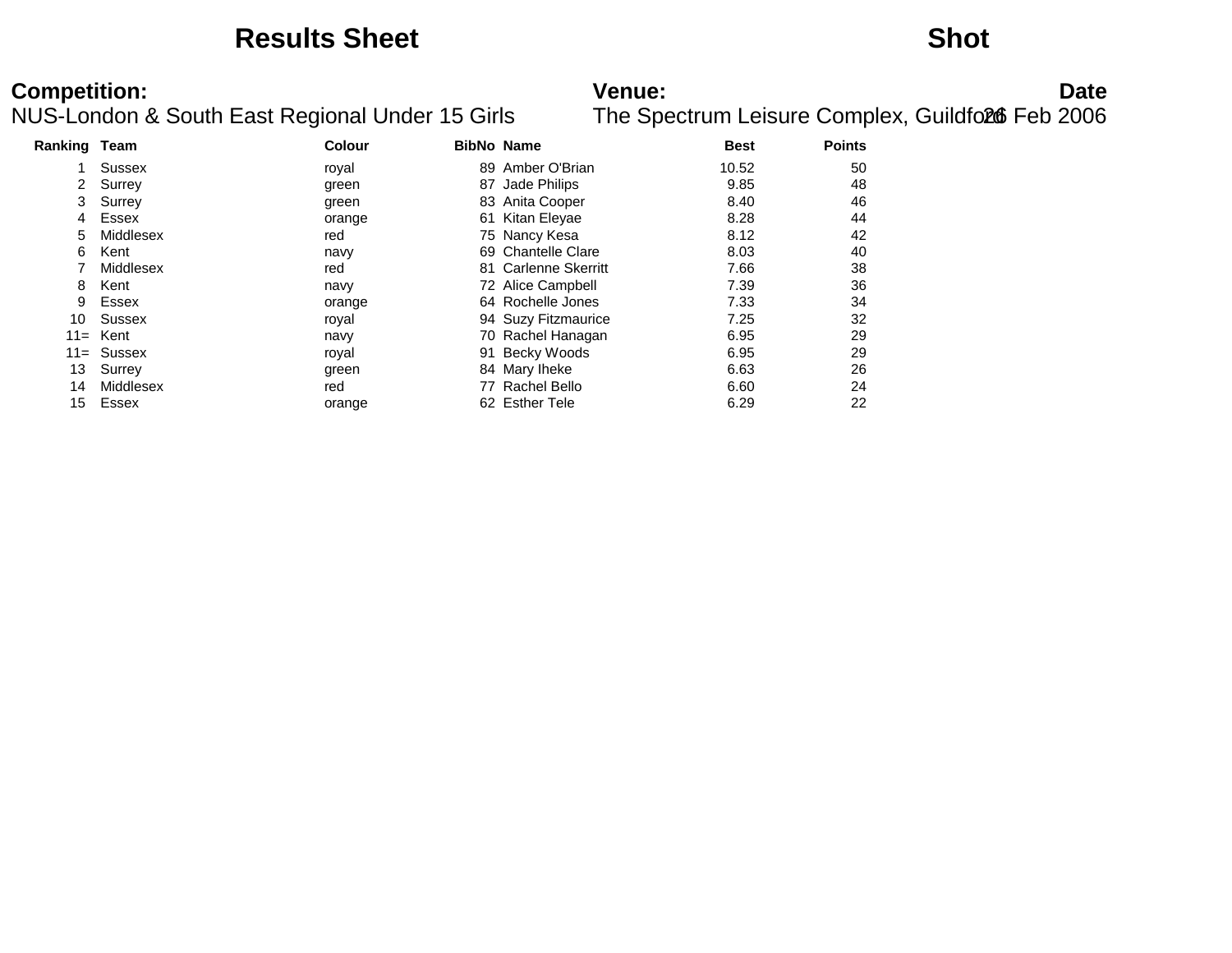### **Results Sheet Speed Bounce**

# **Competition:**<br>**Date**<br>NUS-London & South East Regional Under 15 Girls The Spectrum Leisure Complex, Guildfoll Feb 2006

| Ranking Team |              | Colour |     | <b>BibNo Name</b>       | Total | <b>Points</b> |
|--------------|--------------|--------|-----|-------------------------|-------|---------------|
|              | Essex        | orange |     | 63 Charlie Atkins       | 87    | 50            |
|              | $2 =$ Essex  | orange |     | 65 Alex Lusty           | 82    | 45            |
| $2 =$        | Middlesex    | red    |     | 76 Abigail Oppong       | 82    | 45            |
|              | $2 =$ Sussex | royal  |     | 90 Theresia Gedin       | 82    | 45            |
|              | $2 =$ Sussex | royal  |     | 92 Sheri Whiting        | 82    | 45            |
| 6            | Essex        | orange |     | 66 Eloise Williamson    | 80    | 40            |
|              | $7=$ Kent    | navy   |     | 73 Alice Hutt           | 79    | 37            |
|              | 7= Surrey    | green  |     | 85 Harriet Lester       | 79    | 37            |
| 9            | Middlesex    | red    |     | 78 Martha Efekele       | 78    | 34            |
|              | 10= Kent     | navy   |     | 71 Megan Southwart      | 76    | 31            |
|              | 10= Surrey   | green  |     | 82 Robyn St. Luce-Boyce | 76    | 31            |
| 12           | Surrey       | green  |     | 86 Christine Lowson     | 75    | 28            |
| 13           | Sussex       | royal  |     | 93 Natasha Bennett      | 74    | 26            |
| 14           | Kent         | navy   | 68. | Hannah Tolhurst         | 71    | 24            |
| 15           | Middlesex    | red    |     | 80 Eniola Balogun       | 66    | 22            |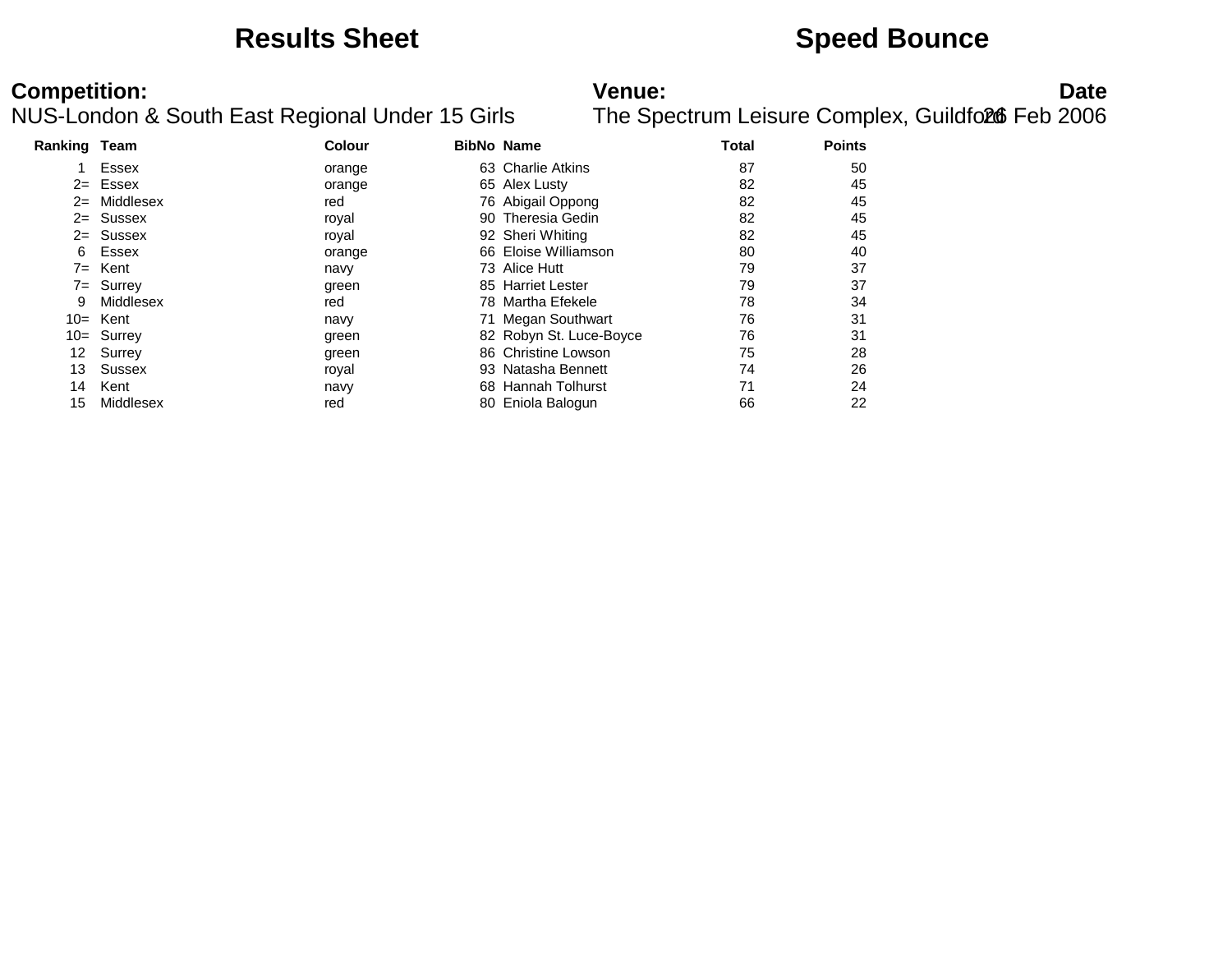### **Results Sheet Standing Long Jump**

### **Competition:**<br>**Date**<br>NUS-London & South East Regional Under 15 Girls The Spectrum Leisure Complex, Guildfoll Feb 2006 The Spectrum Leisure Complex, Guildford6 Feb 2006

| <b>Ranking Team</b> |               | <b>Colour</b> | <b>BibNo Name</b> |                      | <b>Best</b> | <b>Points</b> |
|---------------------|---------------|---------------|-------------------|----------------------|-------------|---------------|
|                     | $1 =$ Essex   | orange        | 61                | Kitan Eleyae         | 2.49        | 49            |
|                     | $1 =$ Surrey  | green         | 87                | Jade Philips         | 2.49        | 49            |
| 3                   | Essex         | orange        |                   | 64 Rochelle Jones    | 2.46        | 46            |
| $4=$                | Kent          | navy          |                   | 70 Rachel Hanagan    | 2.18        | 43            |
|                     | $4 =$ Surrey  | green         |                   | 83 Anita Cooper      | 2.18        | 43            |
| 6                   | Kent          | navy          |                   | 71 Megan Southwart   | 2.16        | 40            |
| 7=                  | Middlesex     | red           |                   | 75 Nancy Kesa        | 2.15        | 37            |
| $7 =$               | Middlesex     | red           |                   | 81 Carlenne Skerritt | 2.15        | 37            |
|                     | $9 =$ Essex   | orange        |                   | 66 Eloise Williamson | 2.14        | 31            |
|                     | $9 =$ Kent    | navy          |                   | 72 Alice Campbell    | 2.14        | 31            |
|                     | $9 =$ Sussex  | royal         |                   | 91 Becky Woods       | 2.14        | 31            |
|                     | $9 =$ Sussex  | royal         |                   | 94 Suzy Fitzmaurice  | 2.14        | 31            |
| 13                  | Surrey        | green         |                   | 86 Christine Lowson  | 2.11        | 26            |
| 14                  | <b>Sussex</b> | royal         | 90.               | Theresia Gedin       | 1.95        | 24            |
| 15                  | Middlesex     | red           |                   | 76 Abigail Oppong    | 1.76        | 22            |